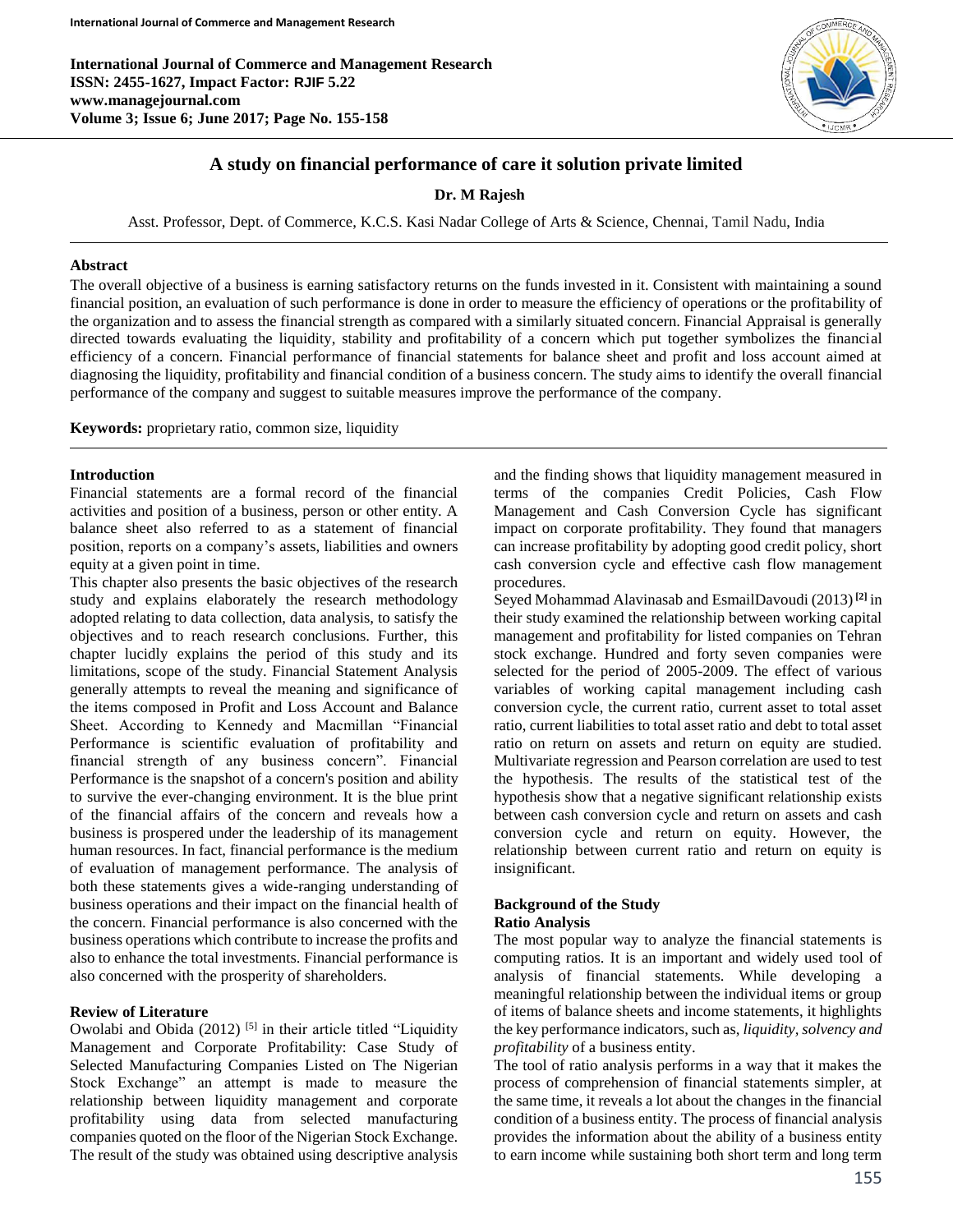growth. It is a form of Financial Statement Analysisthat is used to obtain a quick indication of a firm's financial performance in several key areas.

# **Common Size Statements**

The figures of financial statements are converted to percentages. It is performed by taking the total balance sheet as 100. The balance sheet items are expressed as the ratio of each asset to total assets and the ratio of each liability to total liabilities. Thus, it shows the relation of each component to the whole - hence, the name common size.

The Common-size statements, balance sheet and income statement are shown in analytical percentages. The figures are shown as percentages of total assets, total liabilities and total sales. The total assets are taken as 100 and different assets are expressed as a percentage of the total. Similarly, various liabilities are taken as a part of total liabilities.

#### **Objectives of the Study**

- To analyze and identify the impact of financial performance on profitability of the company.
- To suggest suitable measures for the improvement of Care IT Solution Pvt. Ltd.

#### **Research Methodology**

### **Research design**

The methodology used in the study is analytical and descriptive

in nature where the researcher has to use facts or information already and study the characteristics of a particular group respectively and there by analyze to make a critical evaluation of the study.

# **Data Collection Method**

#### **Secondary data**

The secondary data has been collected from the Annual Reports of THE CARE IT SOLUTION PVT. LTD., Internet, Websites, Journals, and Articles.

#### **Period of the Study**

The study covers the time period of 5 years from the financial year 2012-2016.

# **Tools Used For Analysis of Data**

The tools used for analyzing the financial position of the company are

- 1. Ratio Analysis
- 2. Common Size Balance Sheet Statement

#### **Data Analysis and Interpretation Current Ratio**

The current ratio considers the current total assets of a company (both liquid and illiquid) relative to that company's current total liabilities.

**C**urrent Ratio = Current Asset / Current Liabilities

| <b>Years</b> | <b>Current Asset</b> | <b>Current Liabilities</b> | <b>Current Ratio</b> |
|--------------|----------------------|----------------------------|----------------------|
|              | Rs.                  | Rs.                        |                      |
| 2011-2012    | 160445699            | 122148284                  | 1.31                 |
| 2012-2013    | 199629079            | 148767499                  | 1.34                 |
| 2013-2014    | 259176811            | 197126213                  | 1.31                 |
| 2014-2015    | 388907869            | 302546151                  | 1.28                 |
| 2015-2016    | 476730958            | 376370258                  | 1.27                 |

**Table 1:** Table Shows that the Current Ratio

*Sources***:** Annual Report of the company from 2012 to 2016

From the above table it is evident that the current ratio is 1.31 for the year 2012, there is a rise in the current ratio by 1.34 for the year 2013, there is decline in current ratio is 1.31 for the year 2014, there is decline in current ratio is 1.28 for the year 2015, there is decline in current ratio is 1.27 for the year 2016.

# **Liquidity Ratio**

The term liquidity is defined as the ability of a company to meet its financial obligations as they come due. The liquidity ratio, then, is a computation that is used to measure a company's ability to pay its short-term debts. Liquid Ratio = Liquid Asset/ Current Liabilities

**Table 2:** Table Shows that the Liquidity Ratio

| <b>Years</b>            | <b>Liquid Asset</b>                                 | <b>Current Liabilities</b>     | <b>Ratio</b>         |
|-------------------------|-----------------------------------------------------|--------------------------------|----------------------|
|                         | Rs.                                                 | Rs.                            |                      |
| 2011-2012               | 141073199                                           | 122148284                      | 1.15                 |
| 2012-2013               | 175450908                                           | 148767499                      | 1.18                 |
| 2013-2014               | 227202963                                           | 197126213                      | 1.15                 |
| 2014-2015               | 324919002                                           | 302546151                      | 1.07                 |
| 2015-2016               | 360644163                                           | 376370258                      | 0.96                 |
| $\sim$<br>$\rightarrow$ | $\mathbf{r}$ $\mathbf{r}$ $\mathbf{r}$ $\mathbf{r}$ | $\sim$<br>$\sim$ $\sim$ $\sim$ | $\sim$ $\sim$ $\sim$ |

*Sources***:** Annual Report of the company from 2012 to 2016

From the above table it is reveals that the liquid ratio is 1.15 for the year 2012, there is a rise in the liquid ratio by 1.18 for the year 2013, there is decline in liquid ratio is 1.15 for the year 2014, there is decline in liquid ratio is 1.07 for the year 2015, there is decline in liquid ratio is 0.96 for the year 2016.

#### **Proprietary Ratio**

The proprietary ratio (also known as the equity ratio) is the proportion of shareholders' equity to total assets, and as such provides a rough estimate of the amount of capitalization currently used to support a business.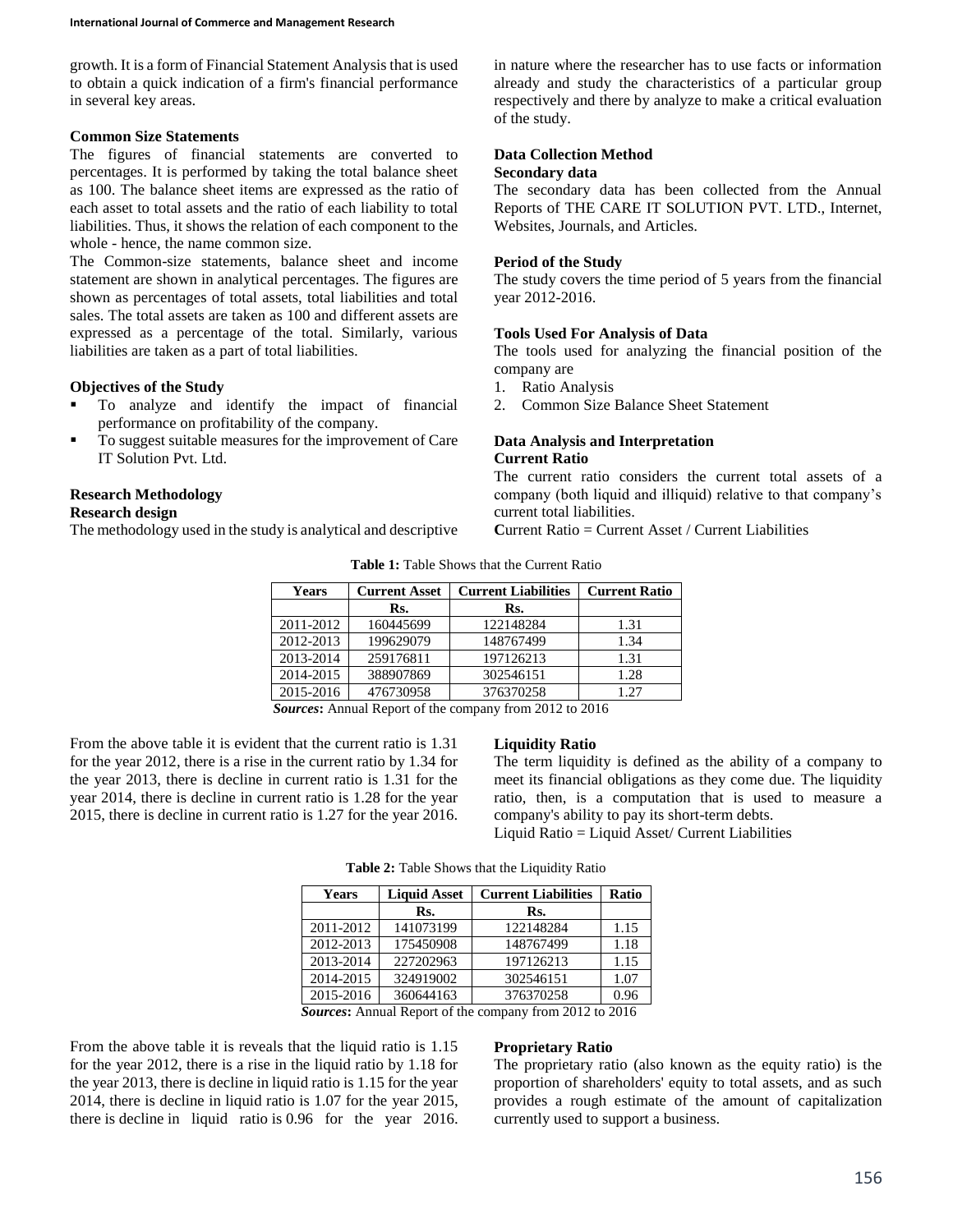| <b>Years</b> | Shareholder's Funds Total Tangible Asset Ratio |           |      |
|--------------|------------------------------------------------|-----------|------|
|              | Rs.                                            | Rs.       |      |
| 2011-2012    | 68824113                                       | 184354320 | 0.37 |
| 2012-2013    | 80536940                                       | 222794531 | 0.36 |
| 2013-2014    | 92249767                                       | 281983351 | 0.33 |
| 2014-2015    | 107407646                                      | 411216653 | 0.26 |
| 2015-2016    | 118928316                                      | 496637820 | 0.24 |

*Sources***:** Annual Report of the company from 2012 to 2016

From the above table it is exhibited that the Proprietary ratio is 0.37 for the year 2012, there is a decline in the Proprietary ratio by 0.36 for the year 2013, there is decline in Proprietary ratio is 0.33 for the year 2014, there is decline in Proprietary ratio is 0.26 for the year 2015, there is decline in Proprietary ratio is 0.24 for the year 2016.

# **Net Profit Ratio**

Net profit ratio (NP ratio) is a popular profitability ratio that

| $\mu$ , $\sigma$ , and $\sigma$ is that common size statement for the Tear 2019 2010 |              |               |             |               |
|--------------------------------------------------------------------------------------|--------------|---------------|-------------|---------------|
| Particular                                                                           | 2015         | $\frac{6}{6}$ | 2016        | $\frac{6}{9}$ |
| <b>Liabilities</b>                                                                   | Rs.          |               | Rs.         |               |
| Share capital                                                                        | 1,31,77,500  | 3.03          | 13,177,500  | 2.53          |
| Reserves and surplus                                                                 | 9,42,30,146  | 21.68         | 105,750,816 | 20.30         |
| Long-term borrowings                                                                 | 2,47,28,627  | 5.69          | 25,646,754  | 4.92          |
| Short-term borrowings                                                                | 16,22,82,401 | 37.34         | 239.641.341 | 46            |
| Trade payables                                                                       | 6,49,08,689  | 14.93         | 92,802,490  | 17.81         |
| Other current liabilities                                                            | 6,96,54,061  | 16.02         | 32,758,427  | 6.288         |
| Short-term provisions                                                                | 57,01,000    | 1.31          | 11.168.000  | 2.14          |
| Total                                                                                | 43,46,82,424 | 100           | 520,945,327 | 100           |
| Assets                                                                               |              |               |             |               |
| <b>Fixed assets</b>                                                                  | 2,23,08,784  | 5.13          | 19,906,862  | 3.82          |
| Deferred tax Asset (Net)                                                             | 66,268       | 0.01          | 423,586     | 0.08          |
| Long term loans and advances                                                         | 2,33,99,503  | 5.38          | 23.883.920  | 4.58          |
| Inventories                                                                          | 6,39,88,867  | 14.72         | 116,086,795 | 22.28         |
| Trade receivables                                                                    | 26,77,32,368 | 61.59         | 269,037,042 | 51.64         |
| Cash and cash equivalents                                                            | 66.99.106    | 1.54          | 16,603,523  | 3.09          |
| Other current assets                                                                 | 5,09,87,528  | 11.79         | 75,003,598  | 14.40         |
| <b>TOTAL</b>                                                                         | 43,46,82,424 | 100           | 520,945,327 | 100           |

**Table 5:** Tables Shows That Common Size Statement for the Year 2015-2016

*Sources***:** Annual Report of the company from 2012 to 2016

# **Interpretation**

# **Share Capital**

The Common size Balance Sheet shows the Share Capital for the year 2015 is 3.03 % and it decreased to2.53 % in the year 2016.

#### **Reserves and Surplus**

The Common size Balance Sheet shows the reserves and surplus for the year 2015 is21.68 % and it decreased to 20.30% in the year 2016.

#### **Long Term Borrowings**

The Common size Balance Sheet shows the long term borrowings for the year 2015 is 5.69% and it decreased to 4.92 % in the year 2016.

# **Short Term Borrowings**

The Common size Balance Sheet shows the short term

borrowings for the year 2015 is37.34 % and it increased to46 % in the year 2016.

#### **Trade payables**

The Common size Balance Sheet shows the trade payables for the year 2015 is 14.93% and it increased to17.81 % in the year 2016.

#### **Other Current liabilities**

The Common size Balance Sheet shows the other current liabilities for the year 2015 is16.02 % and it decreased to6.288 % in the year 2016.

#### **Short term provisions**

The Common size Balance Sheet shows the short term provisions for the year 2015 is1.31 % and it increased to 2.14% in the year 2016.

**Table 4:** Table Shows that the Net Profit Ratio

shows relationship between net profit after tax and net sales. It is computed by dividing the net profit (after tax) by net sales.

Net Profit Ratio = Net Profit/ Sales

| Years     | <b>Net Profit</b> | <b>Sales</b> | Ratio |
|-----------|-------------------|--------------|-------|
|           | Rs.               | Rs.          |       |
| 2011-2012 | 9264822           | 381359508    | 2.43  |
| 2012-2013 | 10447355          | 422984505    | 2.47  |
| 2013-2014 | 11712827          | 535553345    | 2.19  |
| 2014-2015 | 10157928          | 630851478    | 1.61  |
| 2015-2016 | 11520669          | 613507355    | 1.88  |

*Sources***:** Annual Report of the company from 2012 to 2016

From the above table it is exhibited that the Net profit ratio is 2.43 for the year 2012, there is a rise in the Net profit ratio by 2.47 for the year 2013, there is decline in Net profit ratio is 2.19 for the year 2014, there is decline in Net profit ratio is 1.61 for the year 2015, there is rise in Net profit ratio is 1.88 for the year 2016